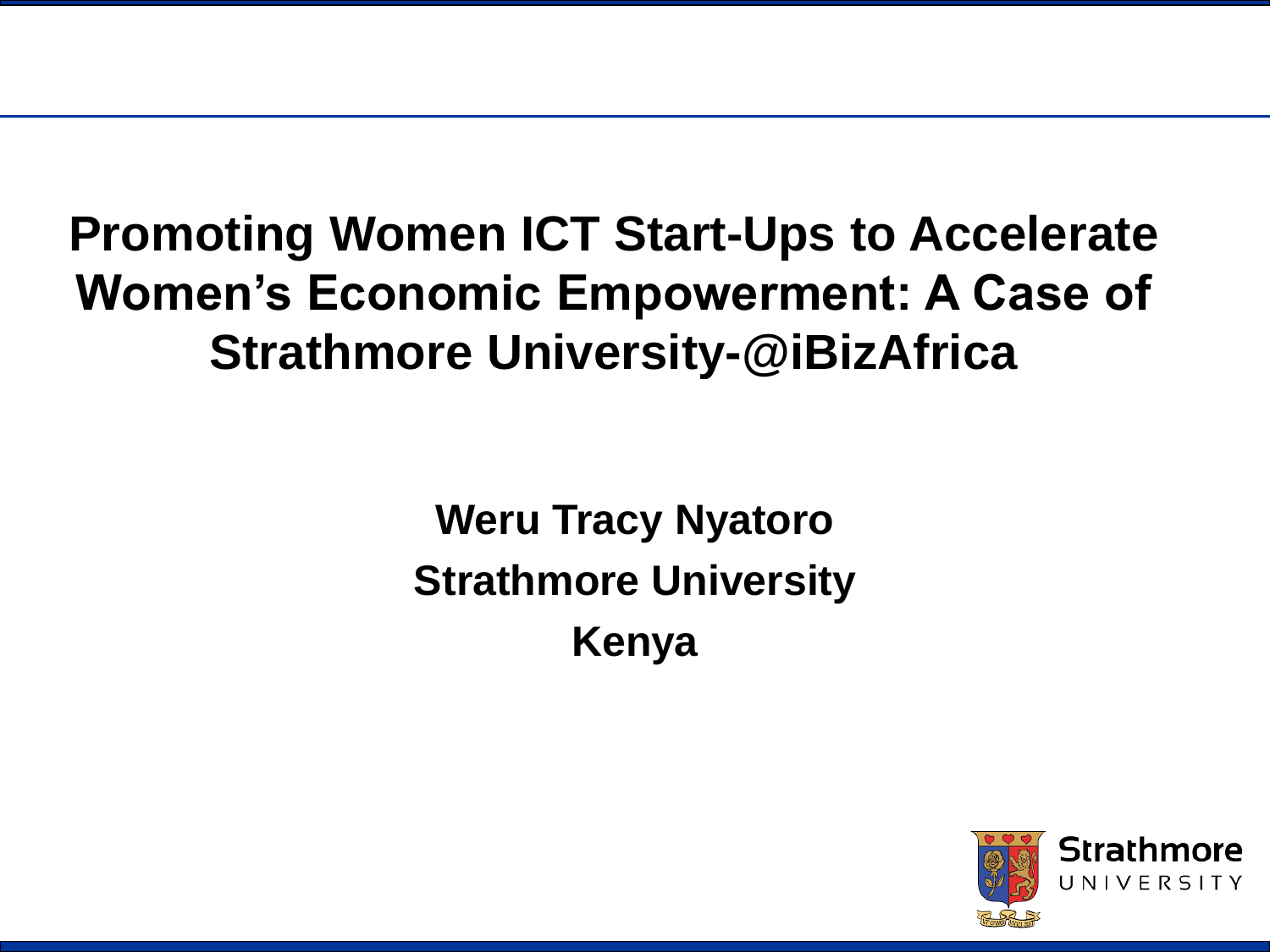## **Motivation, problem area**

• Women are marginalized in all spheres of life i.e.







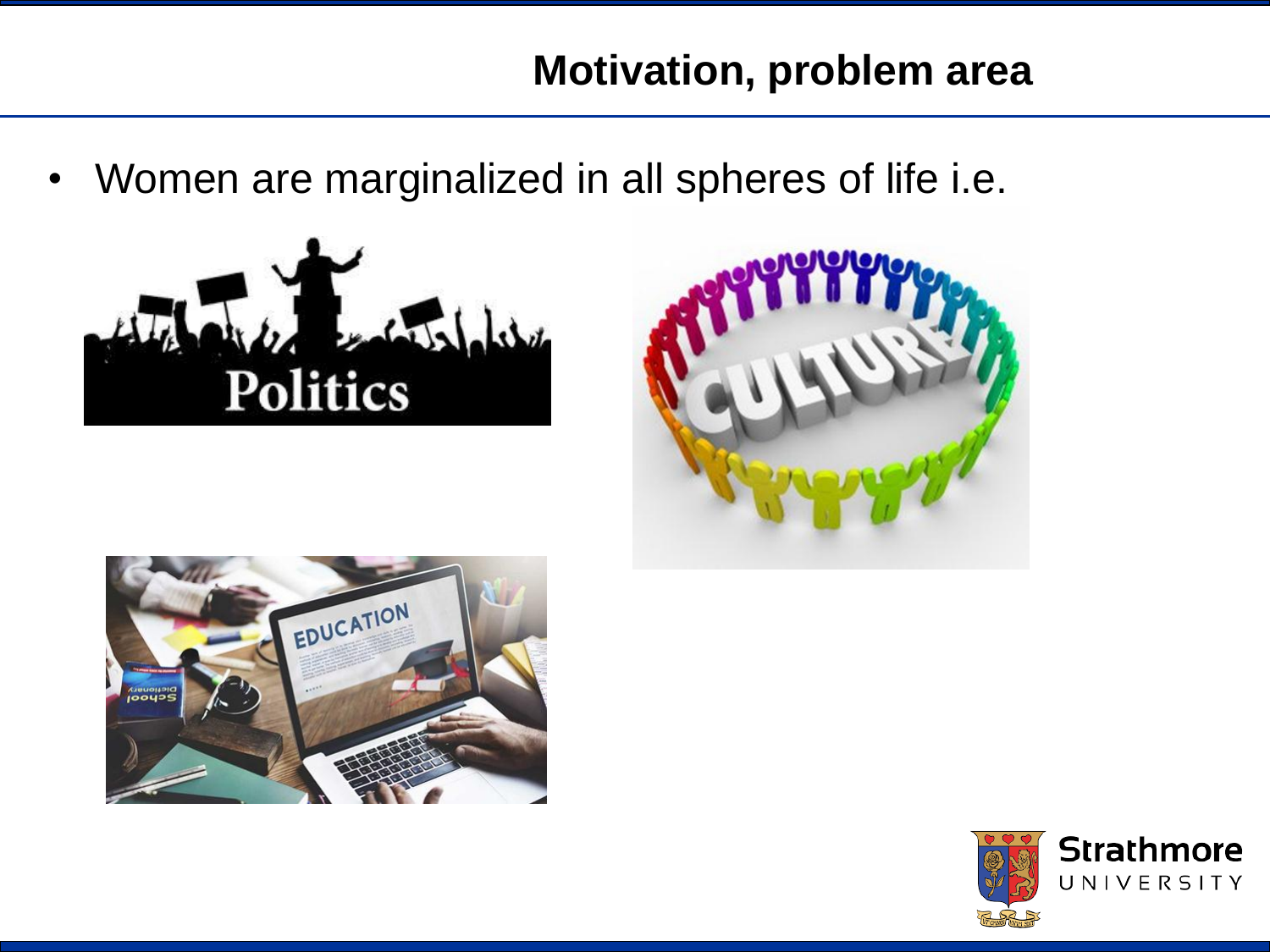In Kenya most Women are hesitant to pursue entrepreneurship fields that are related to technology due to a number of reasons. Key contributors to this include lack of funding and lack of adequate support.





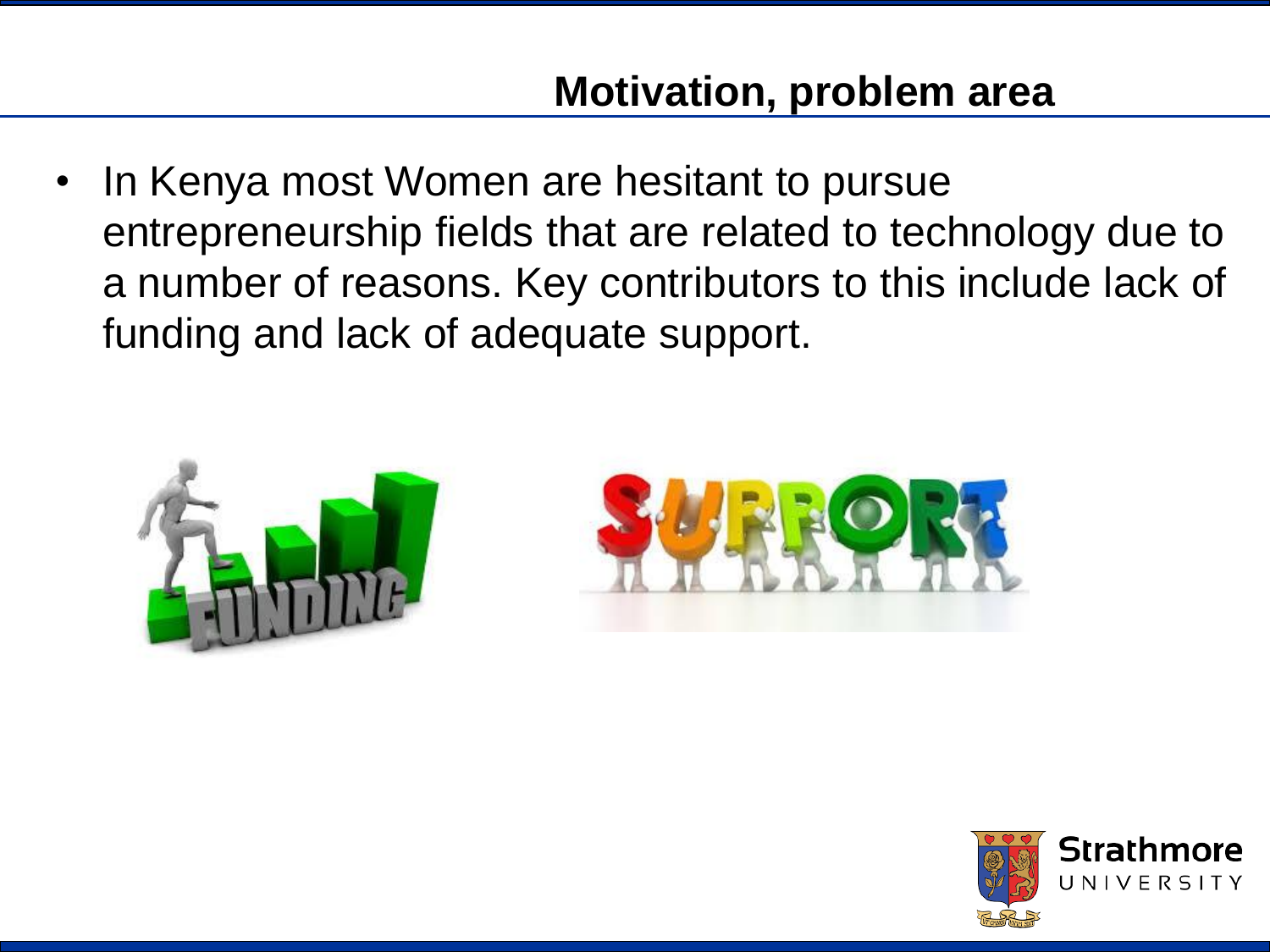- To accelerate the growth of innovative women in the 47 counties of Kenya entering into the high-tech industry and building start-ups
- To support the success of women led technology business in Kenya
- To provide financial advisory and banking services to women in Kenya

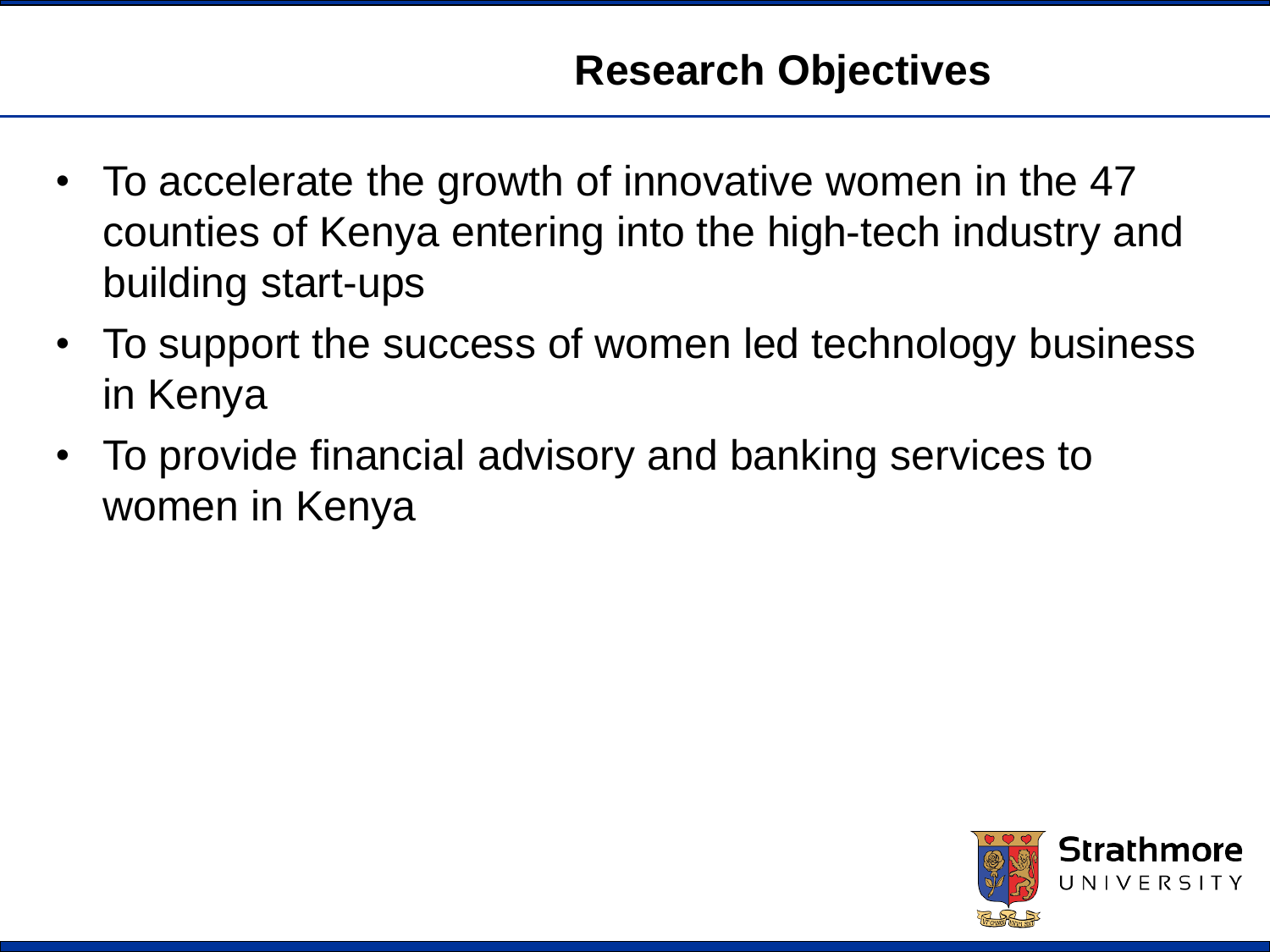• Strathmore University-@iBizAfrica and Standard Chartered Bank partnered to create the Standard Chartered Women in Tech Incubator. An entrepreneurship program which aims to address some of Kenya's Sustainability Development Goals and one that aims to support female-led entrepreneurial teams by providing them with training, mentorship and seed funding.

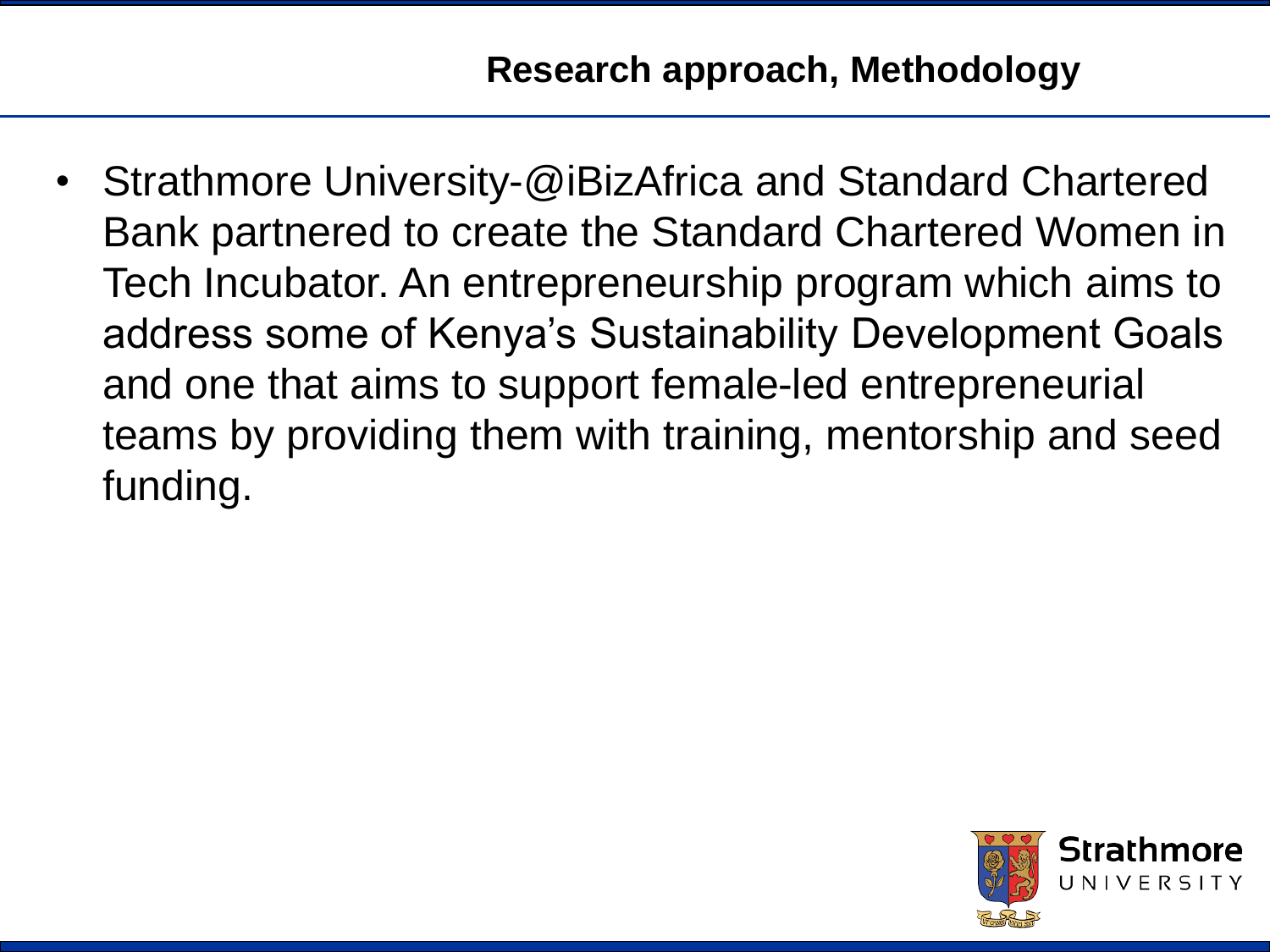## **Major Outcomes/Results**

• The program had an open call for participation which had a final selection of the top 10 contestants with the most compelling ideas. The 10 selected contestants went through a 12 week incubation period at the end of which five final winners were to be chosen. The winners were to be awarded \$10,000 seed funding to invest in their business. The program targeted Kenyan start-up companies which were women –led and had 2-3 people leveraging on technology as a key driver of innovation in business.

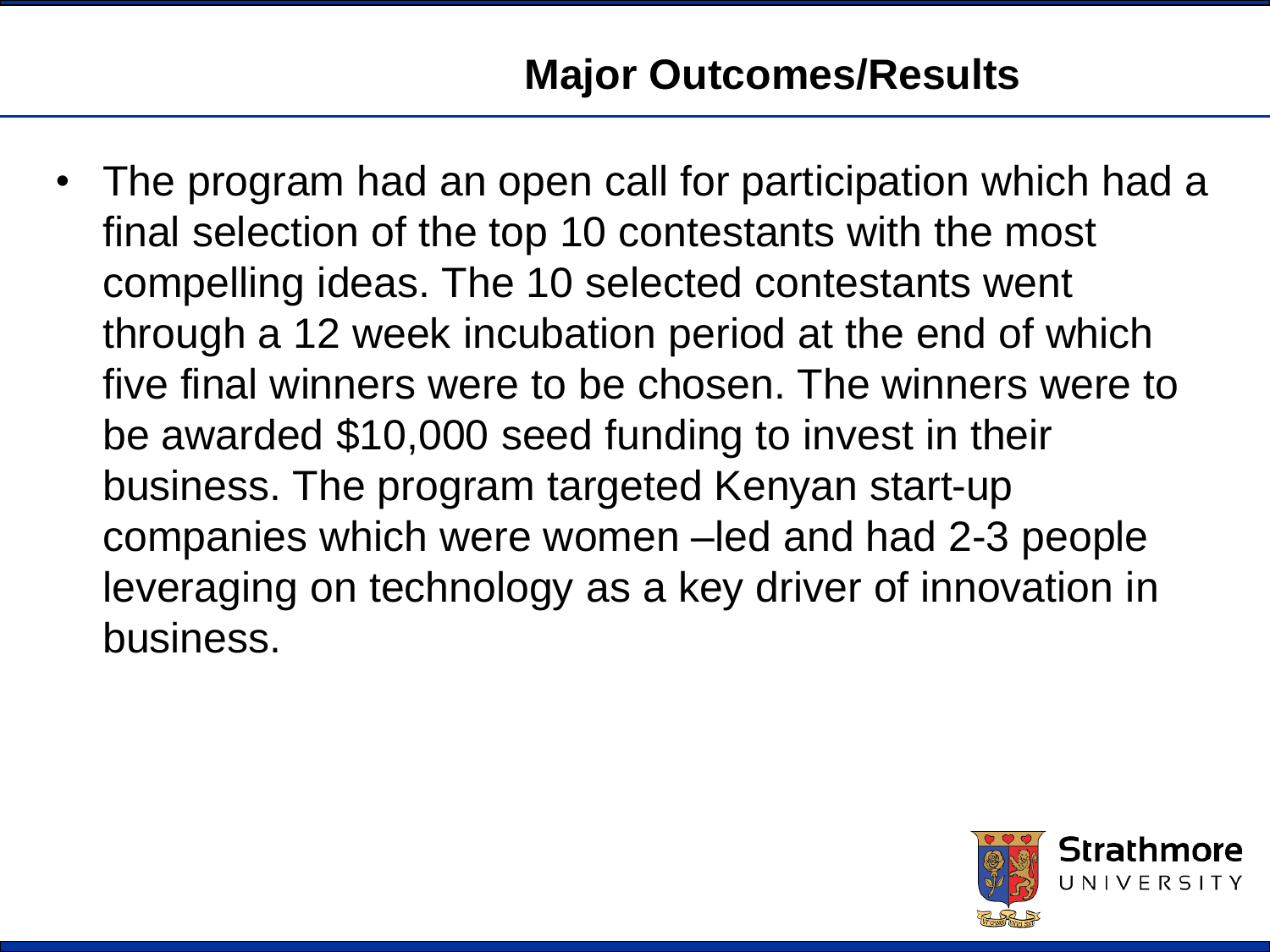# **Program Execution**

| <b>Project</b><br><b>Phase/Month</b>           | $\overline{1}$ | $\overline{2}$ | $\overline{3}$ | $\overline{4}$ | $5\phantom{1}$ | $6\phantom{a}$ |
|------------------------------------------------|----------------|----------------|----------------|----------------|----------------|----------------|
| Launch                                         |                |                |                |                |                |                |
| Call<br>for<br><b>Applications</b>             |                |                |                |                |                |                |
| <b>Selection</b><br>and<br><b>Shortlisting</b> |                |                |                |                |                |                |
| Incubation                                     |                |                |                |                |                |                |
| <b>Graduation</b>                              |                |                |                |                |                |                |
| <b>Alumni Network</b>                          |                |                |                |                |                |                |

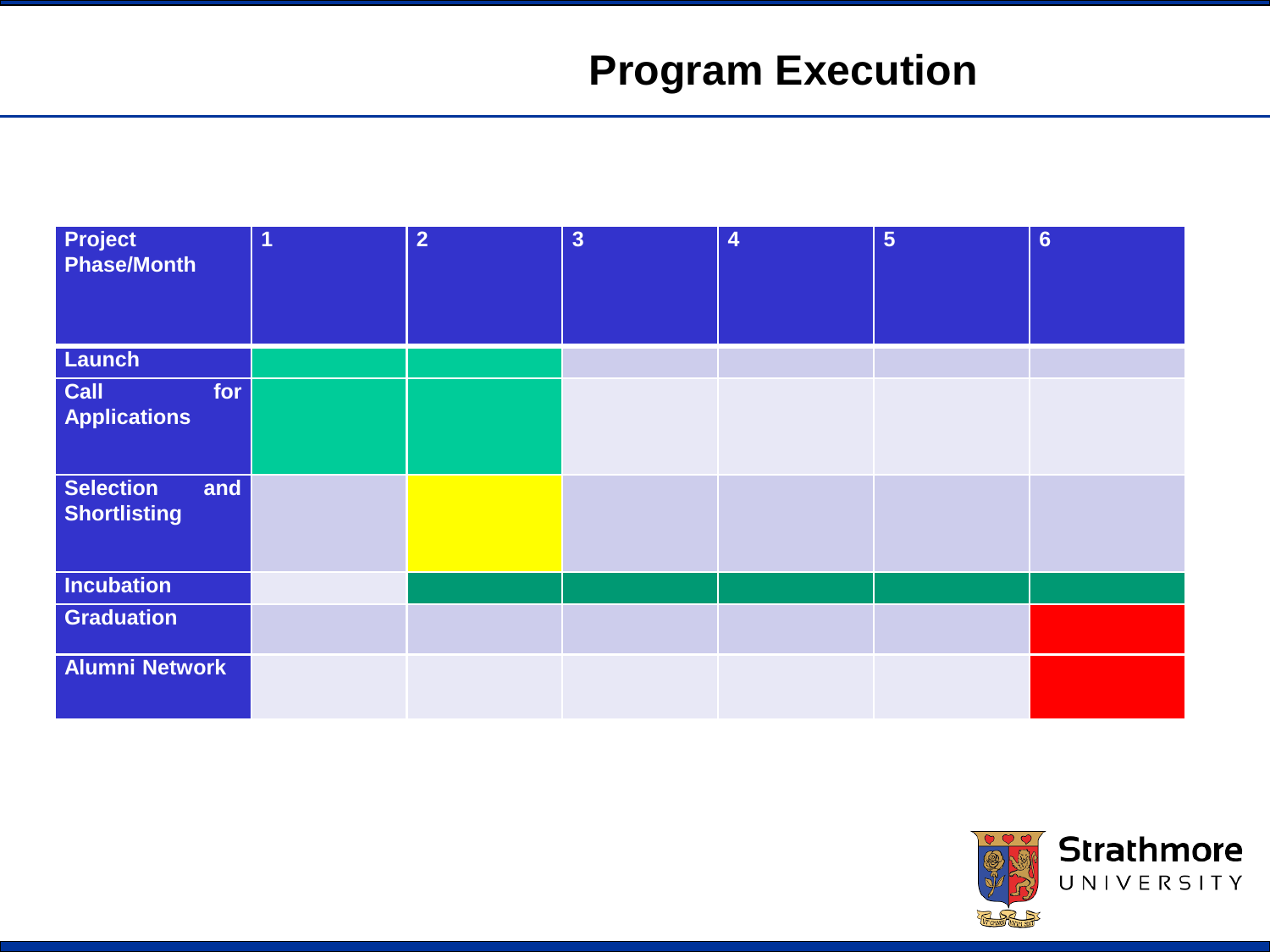• Building knowledge on women business is very important in Strathmore Univerisity -@iBizAfrica especially through business incubation. It has proven to be a tool to promote economic development even though there is little knowledge about women business incubation despite the dynamism women entrepreneurs. Strathmore Univeristy has been able to champion some of the leading women entrepreneurs in the sector of SET in Kenya and they include the following

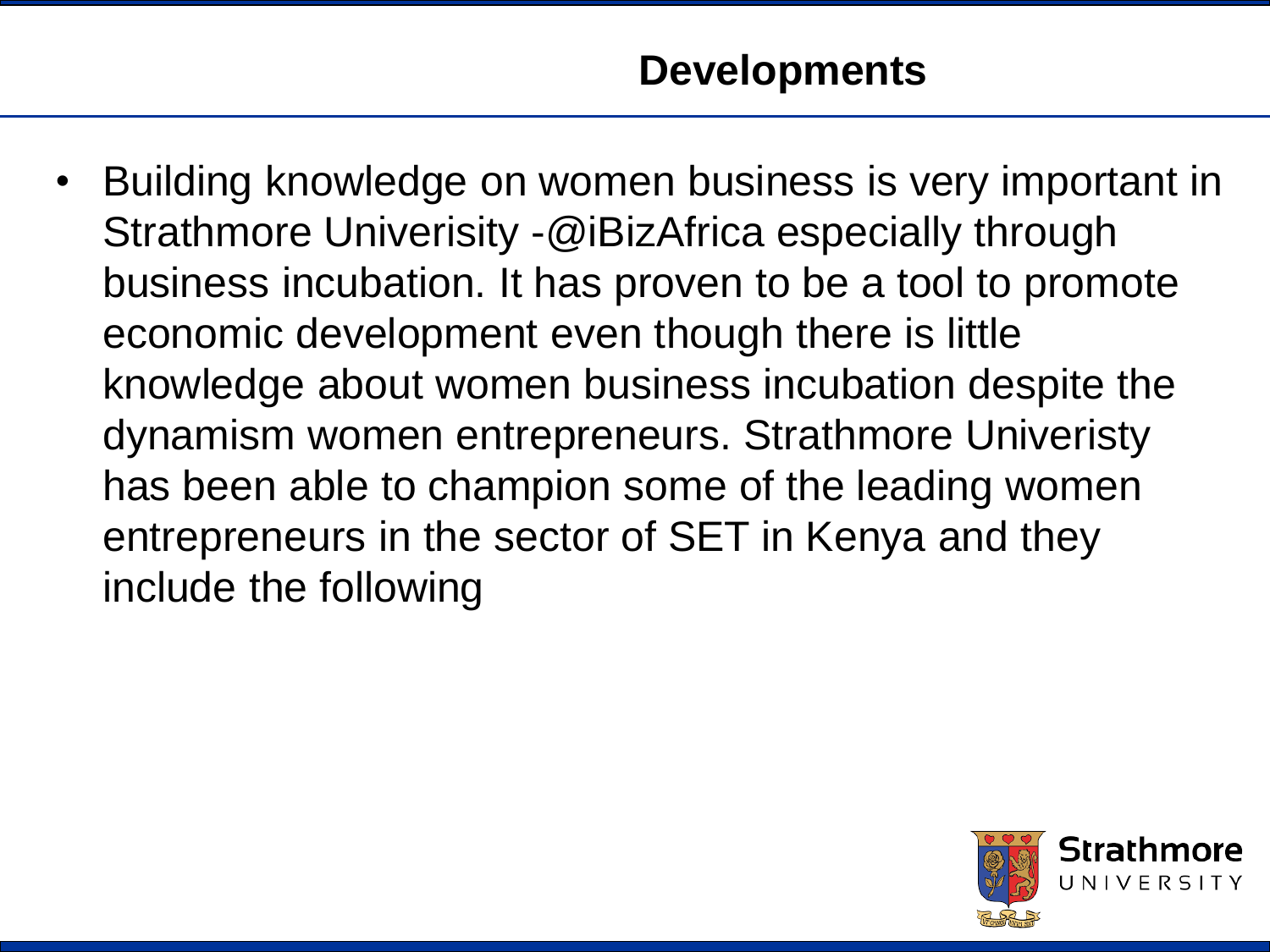#### **Our Success Stories**



Hilda Moraa- The co-founder of MyOrder Africa and the CEO of Weza Tele, a mobile solution firm in the supply chain, distribution and financial services in the emerging markets. In May, AFB bought the start-up Weza Tele Ltd, in a deal whose value in stock and cash is estimated to be about Sh100 million

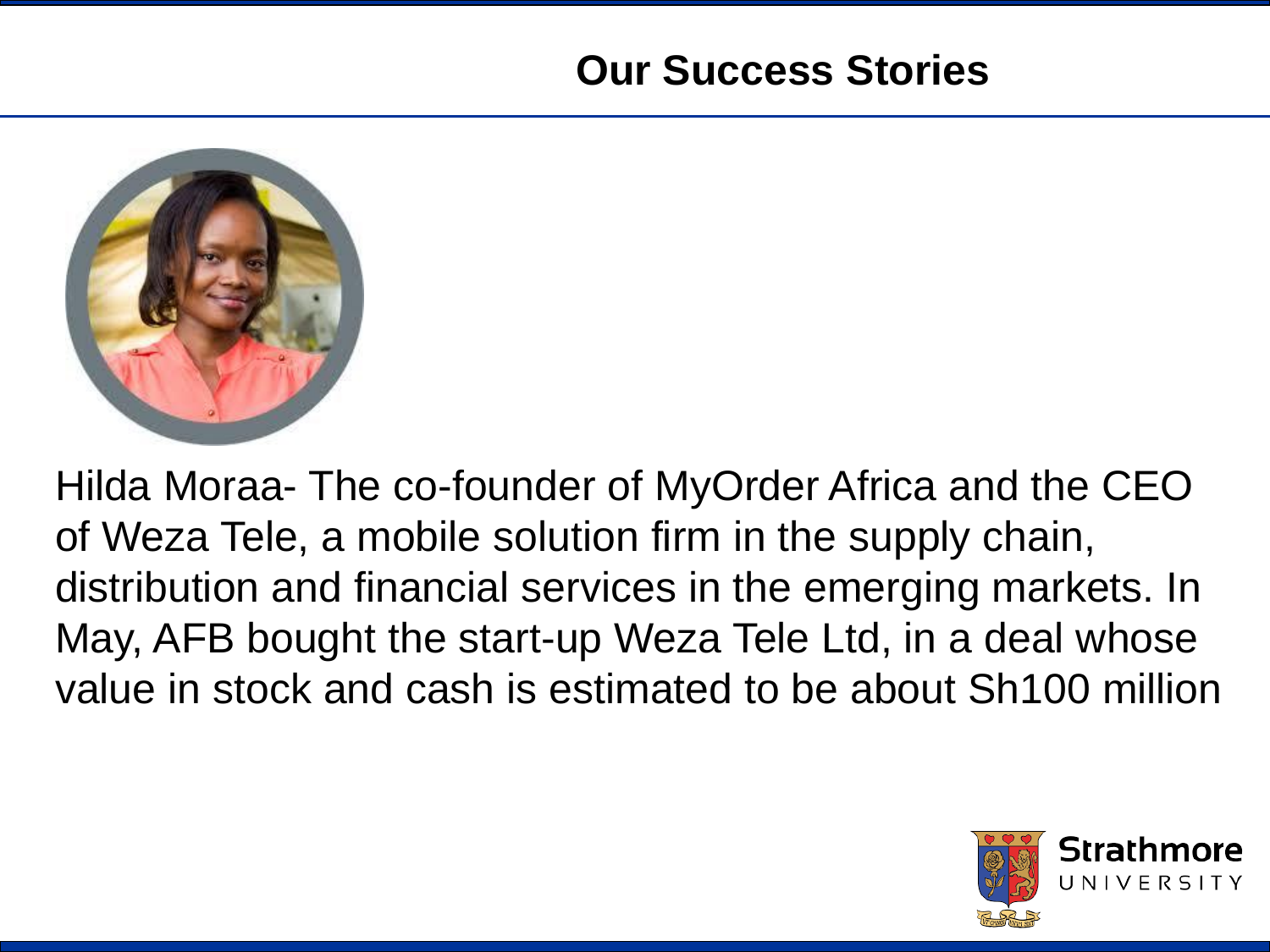

Strathmore Wangechi-Mwangi- A lady who won the Social Impact Award, for leveraging her business to improve her community and the world at-large. The idea for Valuraha was created to open up access to financing, financial education and trading competence in Kenya and Africa using its virtual trading platform. Mwangi is a student at Strathmore University in Nairobi, and qualified for the awards by winning the East African chapter organised by iBizAfrica, an incubation centre home to Valuraha

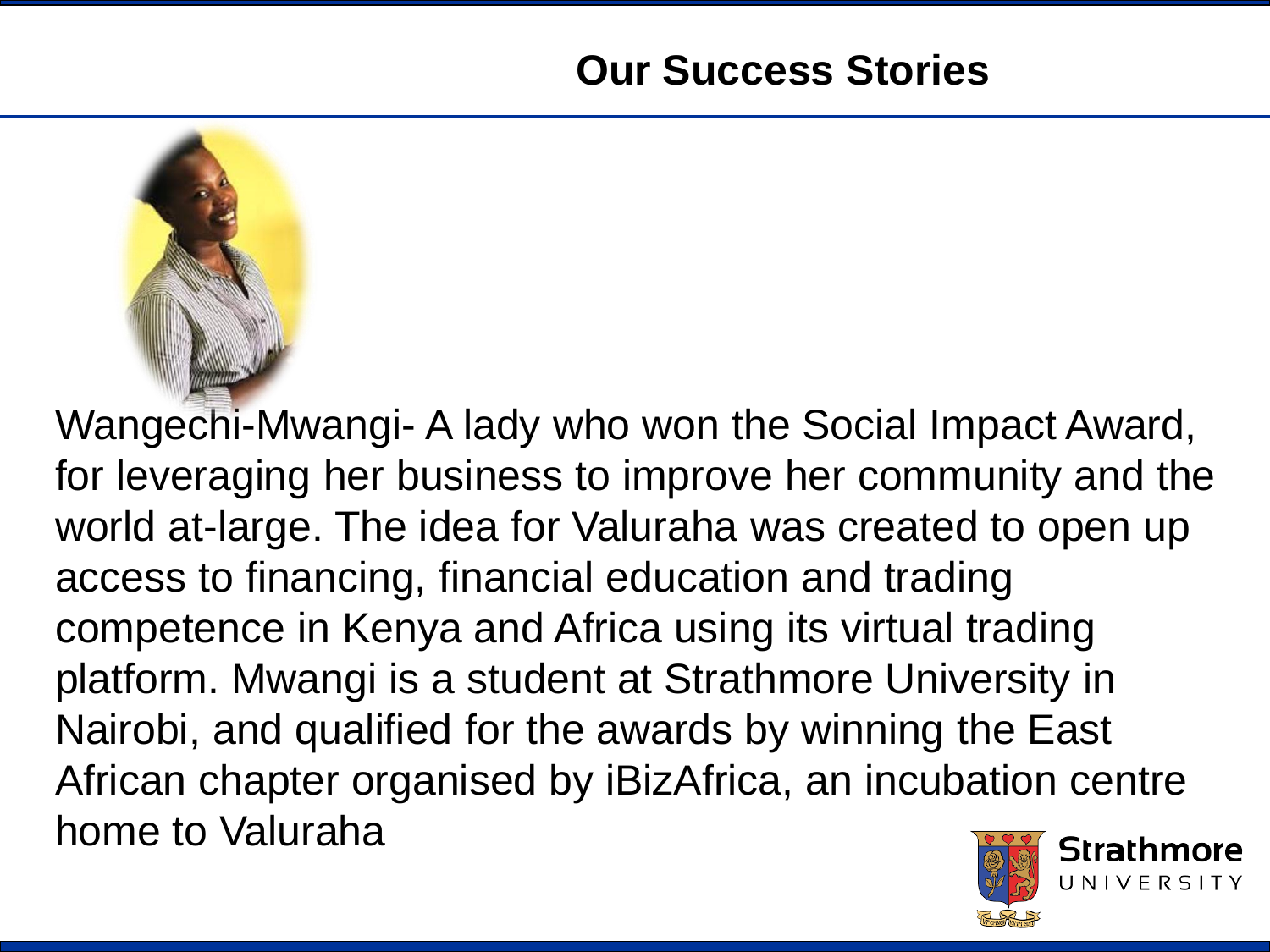## **Our Success Stories**



• Diana Martha- a Co-funder of Purpink on-line gift-shop that targets high-end clients and corporate bodies with customised gifts. The two classmates started a small online gift-shop selling simple and low-cost jewellery to fellow students with a capital of Sh500. Today, the business has grown and diversified into a profitable venture making up to Sh1 million per month in profit